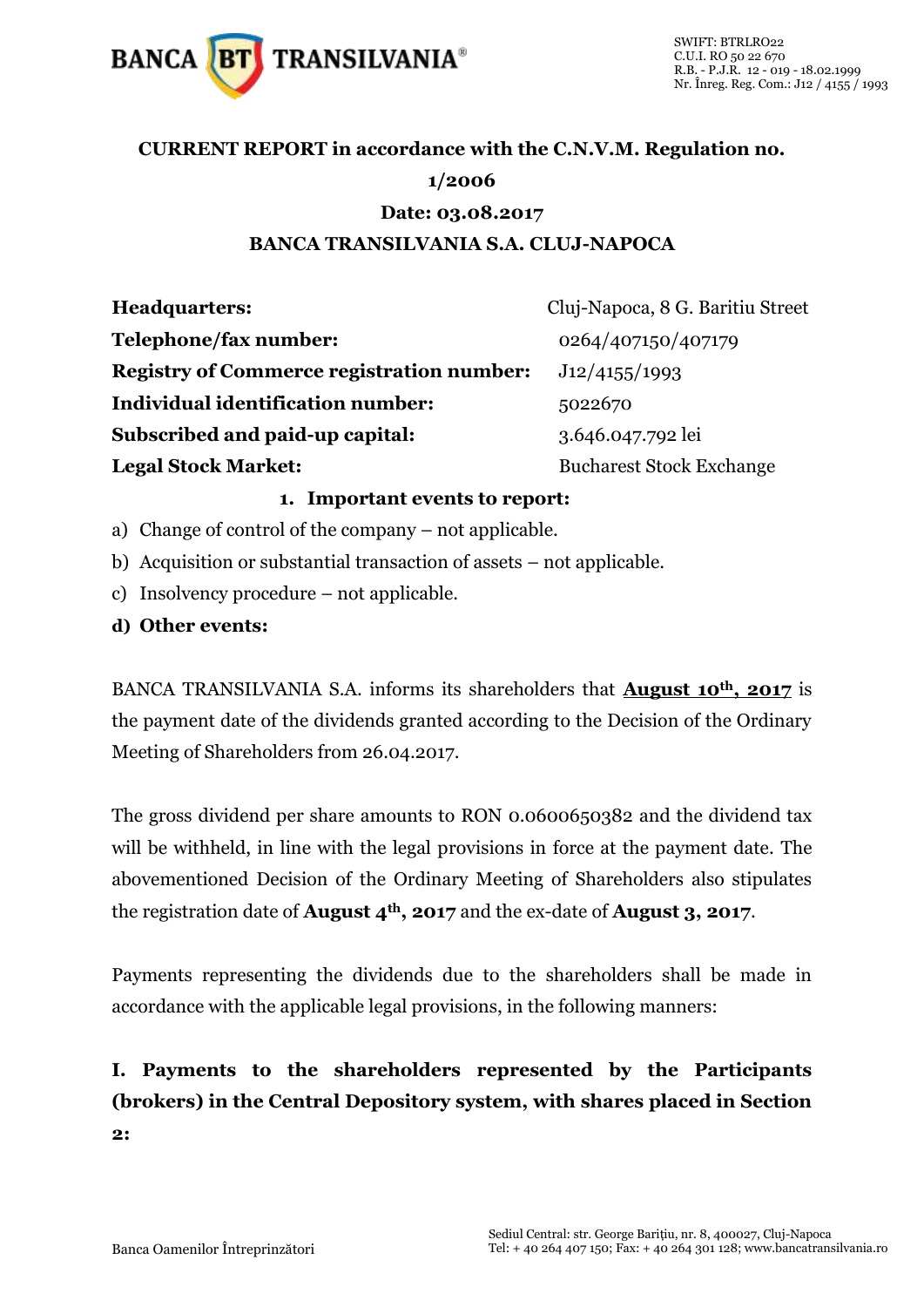

In accordance with the legal provisions, the shareholders who, at the abovementioned registration date, hold BT shares (TLV symbol) on accounts opened with one or several Participants in the Central Depository's system, shall receive the dividends for the respective stake on the Participants' account (as per the stake level managed by each Participant), without the submission of any other additional documents, except for the ones for which the Participant has provided the Central Depository with a contract termination notice at least 2 working days before the payment date.

**II. For shareholders not represented by a participant or which have shares in Section 1, the payment of dividends will be conducted by the payment agent Banca Transilvania SA, headquartered in Cluj-Napoca, 8 G. Baritiu street, Cluj county, Trade Register no. J12/4155/1993, Tax Identification no. 5022670, through one of the following methods:** 

## 1. **For the shareholders (individuals or companies) which hold a BT account:**

The dividends shall be paid by bank transfer to the shareholders (individuals or companies) that have an account with BT or open a current account with Banca Transilvania SA by **04.08.2017**. The shareholders do not have to notify the credit institution on the existence/opening of the bank account.

## **2. In any other situation, the dividend payment will take place through cash payments at the counters of Banca Transilvania SA**

### *LEGAL ENTITIES*

For legal-entity shareholders that do not fall under pt. I (i.e. are not represented by a Participant) or pt. II (do not have an account opened with Banca Transilvania), the dividends shall be paid in cash, through Banca Transilvania's counters all over the country.

### *INDIVIDUALS*